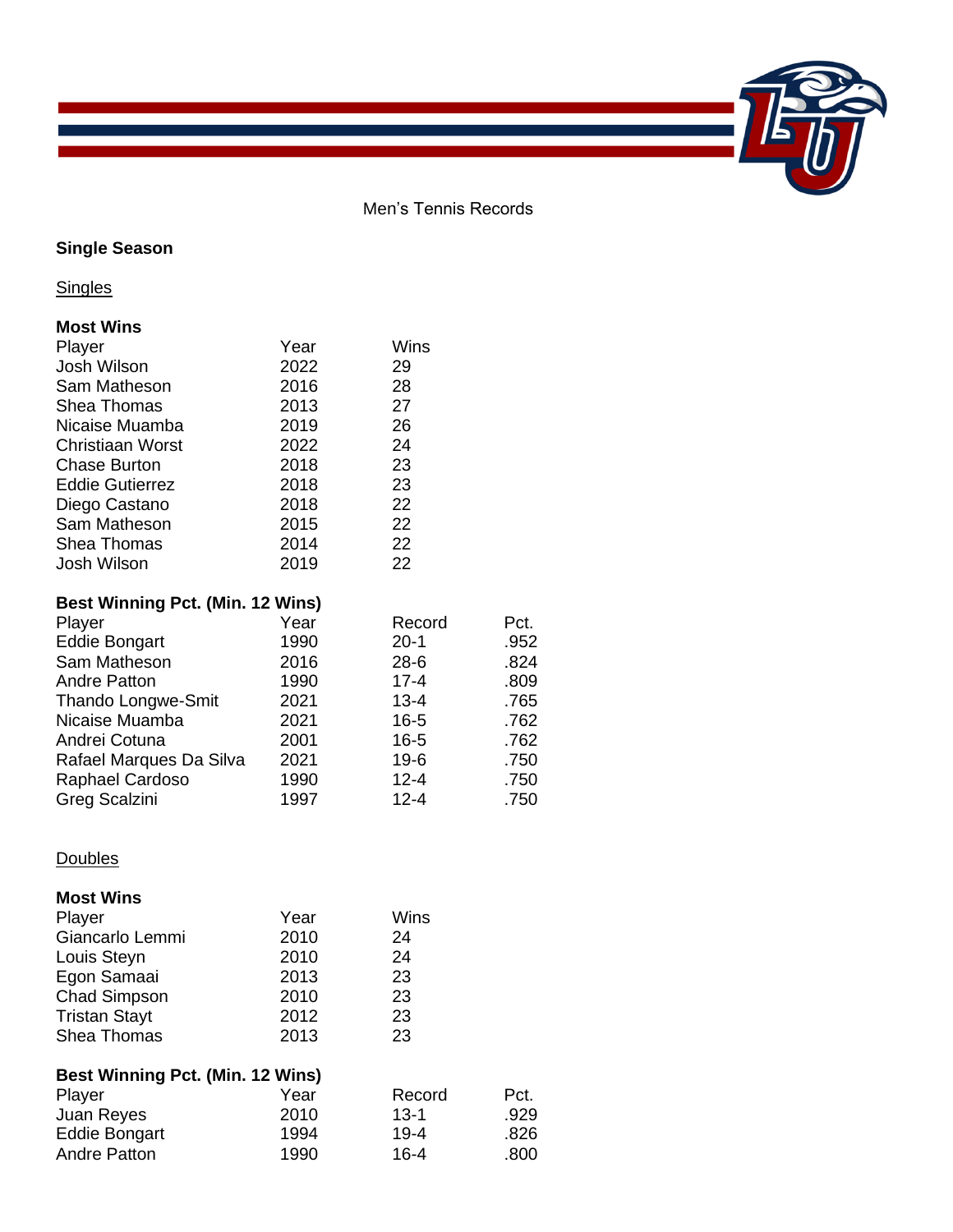| Rafael Marques Da Silva                | 2021 | $17-5$   | .773     |      |
|----------------------------------------|------|----------|----------|------|
| Dan Balasic                            | 1990 | 14-5     | .736     |      |
| <b>Kris Gouin</b>                      | 1990 | $14 - 5$ | .736     |      |
| David Scoggin                          | 1990 | $14 - 5$ | .736     |      |
| <b>Most Team Wins</b>                  |      |          |          |      |
| <b>Players</b>                         |      | Year     | Wins     |      |
| Egon Samaai/Shea Thomas                |      | 2013     | 23       |      |
| Giancarlo Lemmi/Chad Simpson           |      | 2010     | 22       |      |
| Clay Cypert/Giancarlo Lemmi            |      | 2009     | 18       |      |
| Eddie Bongart/Raphael Cardoso          |      | 1994     | 17       |      |
| Egon Samaai/Dillon Segur               |      | 2014     | 17       |      |
| Shea Thomas/Jorge Azuero               |      | 2014     | 17       |      |
| Best Team Winning Pct. (Min. 10 Wins)  |      |          |          |      |
| <b>Players</b>                         |      | Year     | Record   | Pct. |
| Tristan Stayt/Shea Thomas              |      | 2012     | 14-2     | .875 |
| Eddie Bongart/Raphael Cardoso          |      | 1994     | 17-3     | .850 |
| Juan Reyes/Louis Steyn                 |      | 2009     | 14-4     | .778 |
| Tristan Stayt/Mandeep Yadav            |      | 2011     | 13-4     | .765 |
| Nicaise Muamba/Rafael Marques Da Silva |      | 2021     | $16-5$   | .762 |
| Giancarlo Lemmi/Chad Simpson           |      | 2010     | $22 - 7$ | .759 |

\* Records include fall play

## **Career Records**

## **Singles**

#### **Most Wins**

| Player                 | Years           | Wins |
|------------------------|-----------------|------|
| <b>Chase Burton</b>    | 2016-20         | 77   |
| <b>Josh Wilson</b>     | 2018-present 75 |      |
| Nicaise Muamba         | 2018-22         | 74   |
| Egon Samaai            | 2012-16         | 74   |
| Siim Tuus              | 2009-13         | 74   |
| <b>Shea Thomas</b>     | 2010-14         | 73   |
| Giancarlo Lemmi        | 2008-12         | 72   |
| Diego Castano          | 2014-18         | 71   |
| <b>Eddie Gutierrez</b> | 2015-19         | 70   |
| Jorge Azuero           | 2011-15         | 63   |
| Sam Matheson           | 2015-16, 18     | 63   |
| <b>Dillon Segur</b>    | 2011-15         | 63   |
|                        |                 |      |

#### **Best Winning Pct. (20 or more victories)**

| Player                    | Years              | Record    | Pct. |
|---------------------------|--------------------|-----------|------|
| <b>Eddie Bongart</b>      | 1990-91, 94        | 46-17     | .730 |
| Sam Matheson              | 2015-16, 18        | 63-29     | .685 |
| <b>Josh Wilson</b>        | 2018-present 75-38 |           | .664 |
| Rafael Marques Da Silva   | 2020-present 49-25 |           | .662 |
| Nicaise Muamba            | 2018-2022 74-44    |           | .627 |
| Raphael Cardoso           | 1991-94            | 45-27     | .625 |
| <b>Thando Longwe-Smit</b> | 2021-present 30-18 |           | .625 |
| Louis Steyn               | 2008-10            | 36-22     | .621 |
| <b>Kris Gouin</b>         | 1989-90            | $23 - 16$ | .590 |
| Jorge Azuero              | 2011-15            | 63-48     | .567 |